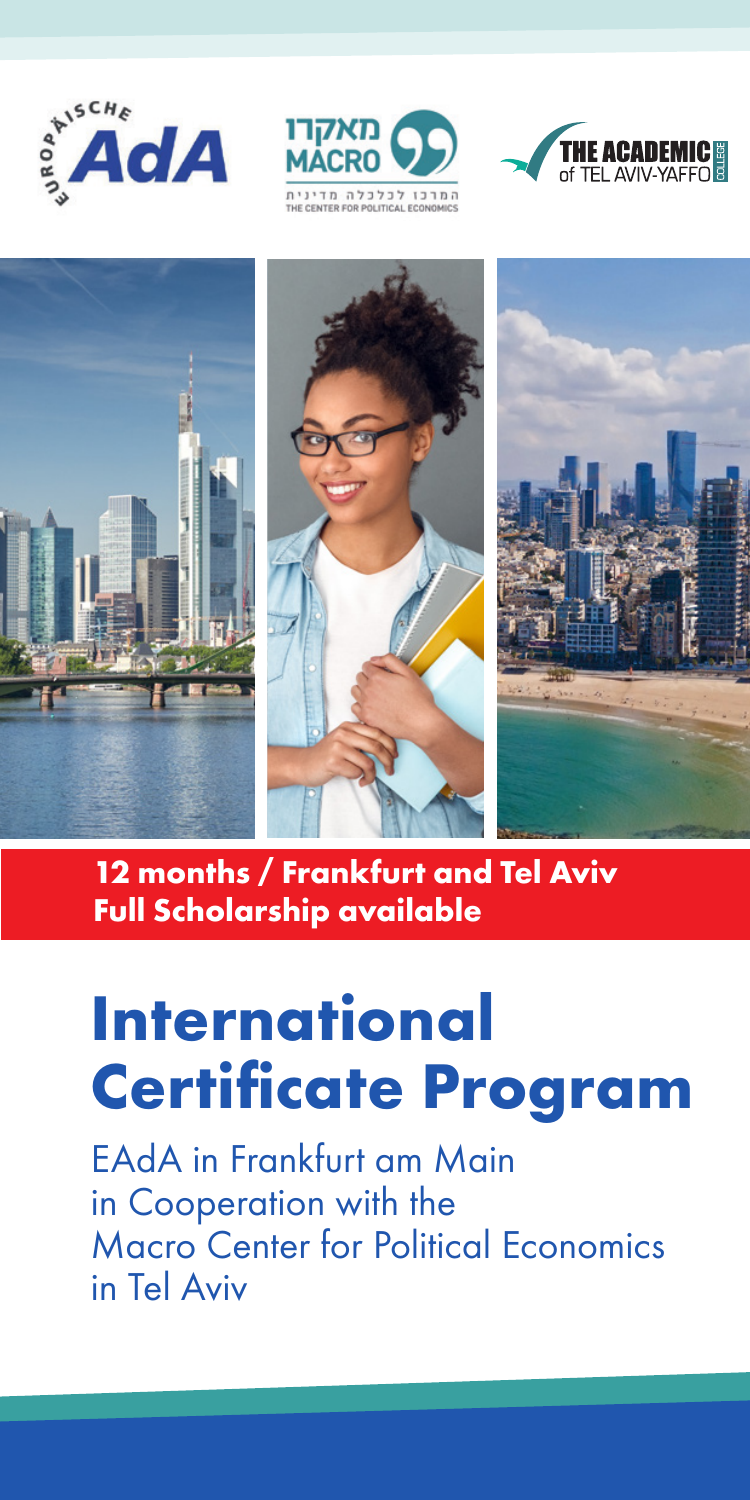## **Course Highlights**

- Study one year in English in two different countries and have a challenging and deeply rewarding academic and intercultural experience.
- Be part of an exclusive small group of six for an intensive study.
- Spend a summer term in Germany and a winter term in Israel.
- Use the opportunity to explore the upcoming global tasks of the world economy.
- Get qualified in scientific working, industrial relations, labour law and economics through an international lens.
- Get involved in excursions, providing you a unique exposure to both countries' industrial relations, institutions and policies.
- Obtain an academic certificate to boost your further career.
- Get a full scholarship, allowing you to study without distractions.

#### **Fact Sheet**

This **full-time** study program for a group of **six students** (three German and three Israeli students) offers an education in scientific working and methods, sociology, industrial relations, future of work and digital economy, labour law, politics and economics.

It provides financial support in the form of **scholarship,** including accommodation, meals, costs for books and course readers, monthly allowance and flights home at holidays.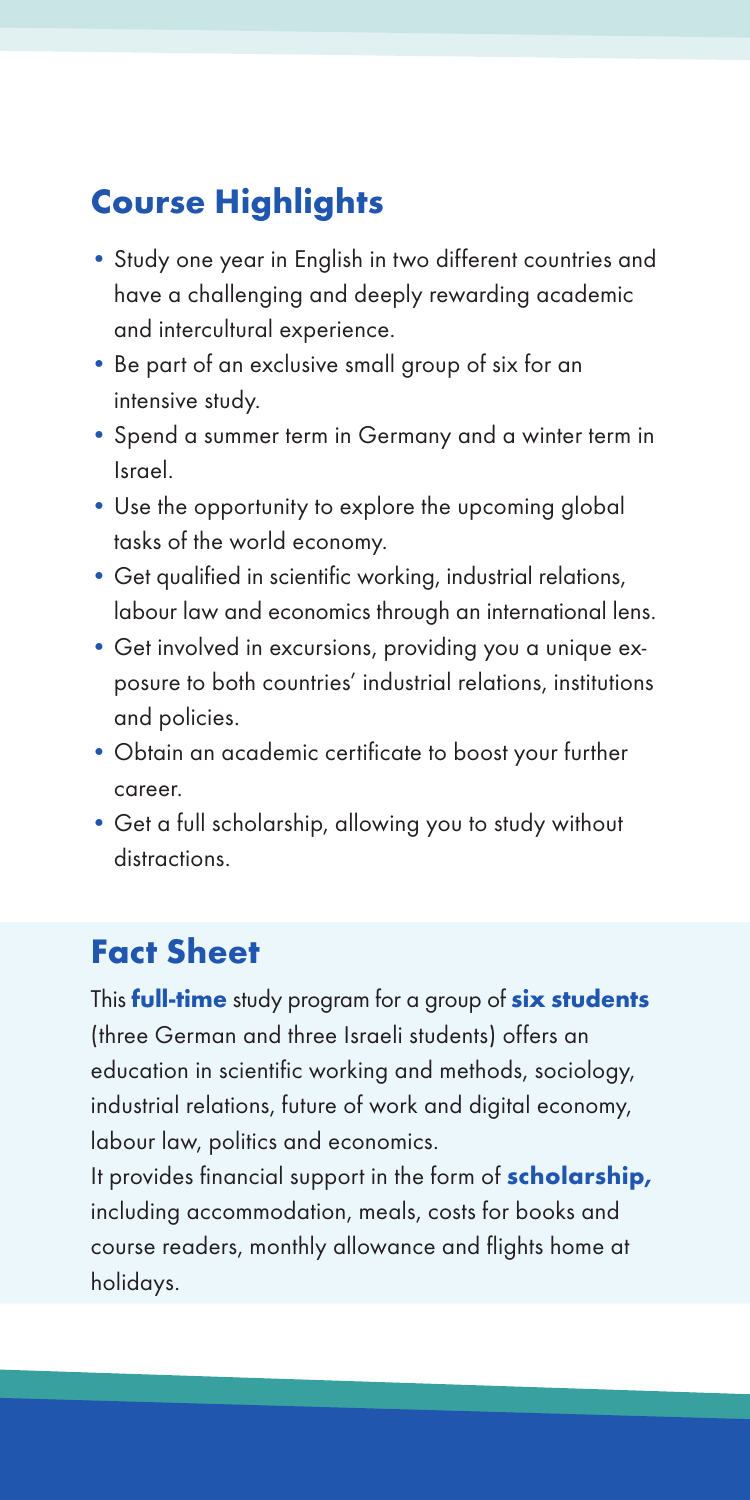#### **Description**

In the current global economy, big companies rule global value chains and worldwide labour forces. Therefore, the representation of employees' interests faces new challenges. Both Israel and Germany are forerunners in hightech industries, new economic developments and have a long history of strong workers' movements.

The present study program is a cooperation of the Europäische Akademie der Arbeit (EAdA) in the University of Frankfurt am Main, the Macro Center of Political Economics (Macro) in Tel Aviv, Academic College of Tel Aviv Yaffo (MTA) and the Hans-Böckler-Foundation (HBS). It offers a comparative, scientific and interdisciplinary focus on both countries' industrial relations on the spot and it qualifies young people for an enhanced work at their local trade union, international employees' organisations, political parties, public institutions, non-governmental organizations and associations or in the field of workplace co-determination.

The courses begin in **April** and end in **March** of the following year.

- Term 1: **April September in Frankfurt**  at the Europäische Akademie der Arbeit.
- Term 2: **October March in Tel Aviv** at the Academic College of Tel Aviv Yaffo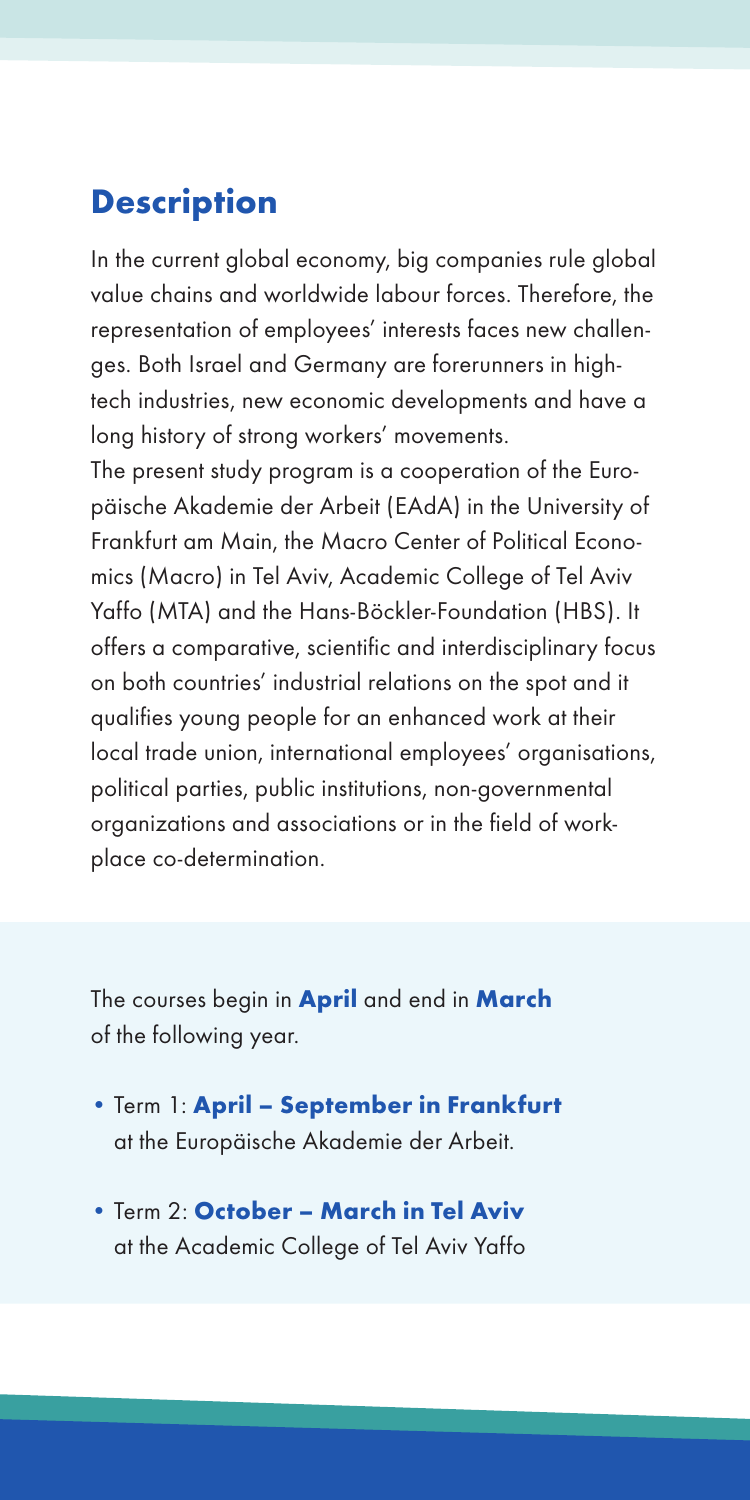# **Program Structure**

| Module Nr.                         | Module Title                                        |
|------------------------------------|-----------------------------------------------------|
| <b>Subject-specific Foundation</b> |                                                     |
| M1                                 | Introduction to Economics                           |
|                                    | 1.1 Microeconomics                                  |
|                                    | 1.2 Macroeconomics                                  |
| M <sub>2</sub>                     | Economic Policy                                     |
| M <sub>3</sub>                     | Introduction to Business Administration             |
| M4                                 | <b>Business Ethics</b>                              |
| M <sub>5</sub>                     | Society, Culture and Politics in Israel and Germany |
| M6                                 | Economic foundation of Trade Union Policy           |
| M7                                 | Poverty and the Structure of Unemployment           |
| M8                                 | Scientific Perspectives on Work and Labour          |
| M9                                 | Young Adults, Family and the Future of Work         |
| M10                                | The Representation of Interests                     |
|                                    | (Theory and Practice of Trade Unions)               |
| M11                                | Introduction to Labour Relations and Policy         |
| M12                                | Labour Law                                          |
|                                    | 12.1 Individual Labour Law                          |
|                                    | 12.2 Collective Labour Law                          |
| M13                                | New Legislations in Germany,                        |
|                                    | Israel and the Global World                         |
|                                    | <b>General Foundation</b>                           |
| M14                                | Method Skills                                       |
|                                    | 14.1 Scientific Work                                |
|                                    | 14.2 Methods of Empirical Social Research           |
| M15                                | Social Skills and Intercultural Communication       |
|                                    | 15.1 Intercultural Communication                    |
|                                    | 15.2 Conflict Management                            |
|                                    | 15.3 Leadership and Management                      |
|                                    | 15.4 Project Management                             |
| <b>Scientific Documentation</b>    |                                                     |
| M16                                | Thesis                                              |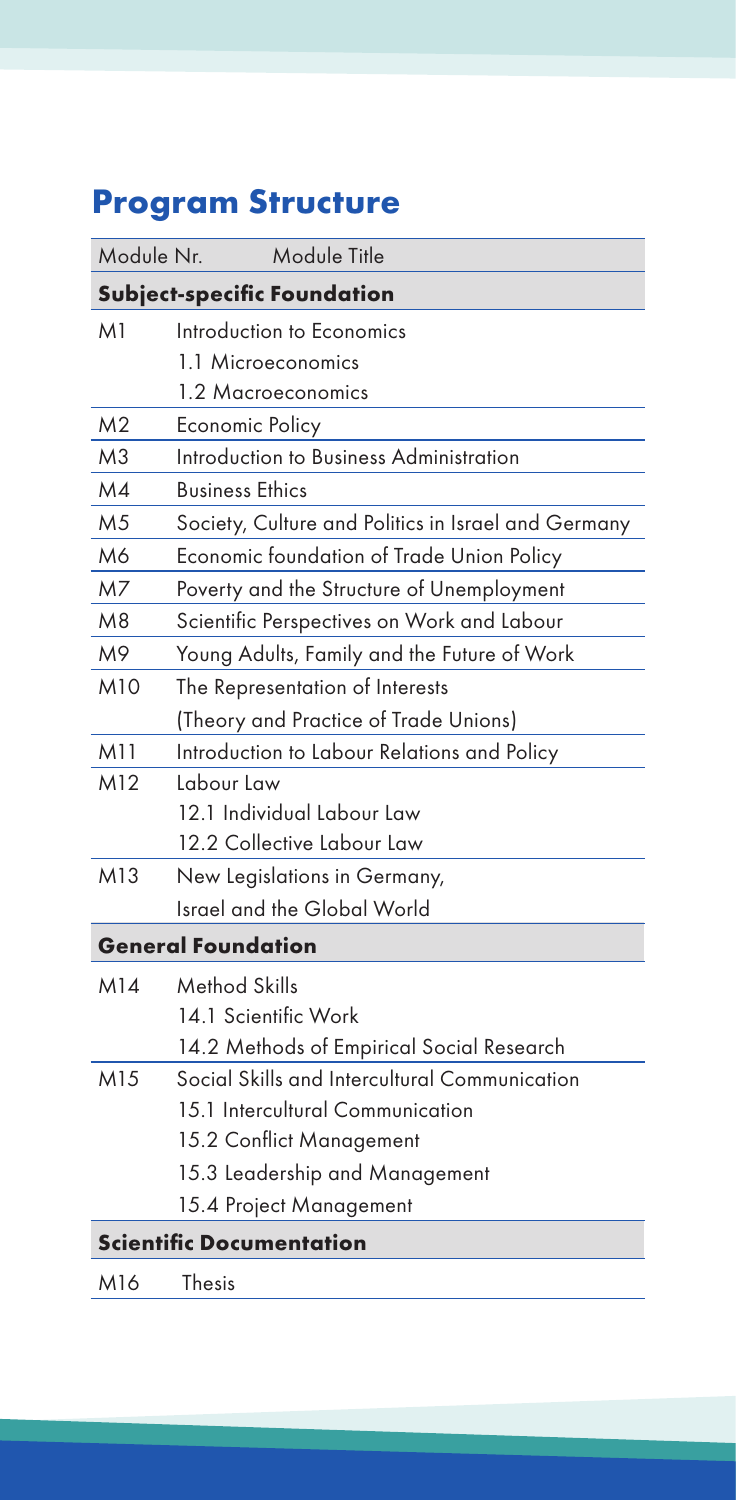### **Admission Requirements**

- More than two years of work experience
- Acquired vocational training or similar professional qualification in Israel or Germany
- A very good command of English (Intermediate or advanced level = B2 or higher)
- Experience/interest in the work of trade unions, NGOs or the field of co-determination
- Interest/active participation in social. welfare or political organisations

# **Application**

- Application documents must be submitted in English
- Documents required: CV, certificates of academic/professional qualifications, proof of engagament in the work of trade unions or related field (if available), proof of language level

Applicants should send their documents to: **apply@eada.uni-frankfurt.de** Deadline: **30th November**





icp.akademie-der-arbeit.de www.macro.org.il/en/projects/ international-labour-studies